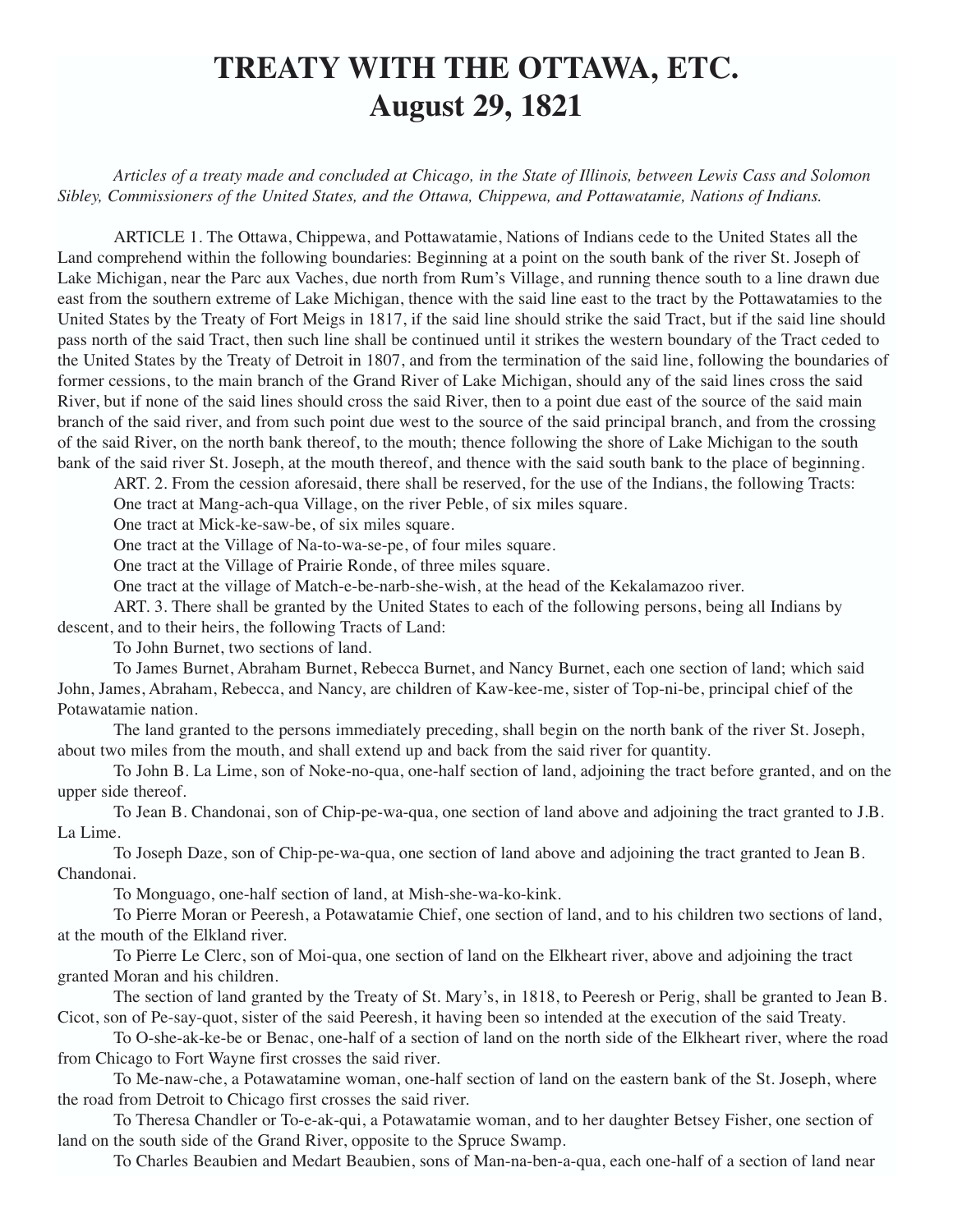the village of Ke-wi-go-shkeem, on the Washtenaw river.

To Antonie Roland, son of I-gat-pat-a-wat-a-mie-qua, one-half of a section of land adjoining and below the tract granted to Pierre Moran.

To William Knaggs or Was-es-kuk-son, son of Ches-qua, one-half of a section of land adjoining and below the tract granted to Antonie Roland.

To Madeline Bertrand, wife of Joseph Bertrand, a Potawatamie women, one section of land at the Parc and Vaches, on the north side of the river St. Joseph.

To Joseph Bertrand, junior, Benjamin Bertrand, Laurent Bertrand, Theresa Bertrand, and Amable Bertrand, children of the said Madeline Bertrand, each one- half section of land at the portage of the Kankakee river.

To John Riley, son of Me-naw-cum-e-go-quoi, one section of land, at the mouth of the river Au Foin, on the Grand River, and extending up the said River.

To Peter Riley, the son of Me-naw-cum-e-go-qua, one section of land, at the mouth of the river Au Foin, on the Grand River, and extending down the said river.

To Jean B. Le Clerc, son of Moi-qua, one-half of a section of land, above and adjoining the tract granted to Pierre Le Clerc.

To Joseph La Framboise, son of Shaw-we-no-qua, one section of land upon the south side of the river St. Joseph, and adjoining on the upper side of the land cede to the United States, which said section is also ceded to the United States.

The Tracts of Land herein stipulated to be granted, shall never be leased or conveyed by the grantees or their heirs to any persons whatever, without the permission of the President of the United States. And such tracts shall be located after the said cession is surveyed, and in conformity with such surveys as near as may be, and in such manner as the President may direct.

ART. 4. In consideration of the cession aforesaid, the United States engage to pay to the Ottawa nation, one thousand dollars in specie annually forever, and also to appropriate annually, for the term of ten years, the sum of fifteen hundred dollars, to be expended as the President may direct, in support of Blacksmith, of a Teacher, and of a person to instruct the Ottawas in agriculture and in the purchase of cattle and farming utensils. And the United States also engage to pay to the Potawatamie nation five thousand dollars in specie, annually, for the term of twenty years, and also to appropriate annually, for the term of fifteen years, the sum of one thousand dollars, to be expended as the President may direct, in the support of a Blacksmith and a Teacher. And one mile square shall be selected, under the direction of the President, on the north side of the Grand River, and one mile square on the south side of the St. Joseph, and within the Indian lands not ceded, upon which the blacksmiths and teachers employed for the said tribes, respectively, shall reside.

ART. 5. The stipulation contained in the treaty of Greenville, relative to the right of the Indians to hunt upon the land ceded while it continues the property of the United States, shall apply to this treaty.

ART. 6. The United States shall have the privilege of making and using a road through the Indian country, from Detroit and Fort Wayne, respectively, to Chicago.

ART. 7. This Treaty shall take effect and be obligatory on the contracting parties, so soon as the same shall be ratified by the President of the United States, by and with the advice and consent of the Senate thereof.

In testimony whereof, the said Lewis Cass and Solomon Sibley, commissioners as aforesaid, and the chiefs and warriors of the said Ottawa, Chippewa, and Pattiwatima nations, have hereunto set their hands, at Chicago aforesaid, this 29th day of August, in the year of our Lord one thousand eight hundred and twenty-one.

Lewis Cass Solomon Sibley Ottawas: Kewagoushcun, his x mark, Nokawjegaun, his x mark, Kee-o-to-aw-be, his x mark, Ket-che-me-chi-na-waw, his x mark, Ep-pe-san-se, his x mark, Kay-nee-wee, his x mark, Mo-a-put-to, his x mark, Mat-che-pee-na-che-wish, his x mark, Chippewas: Met-tay-waw, his x mark,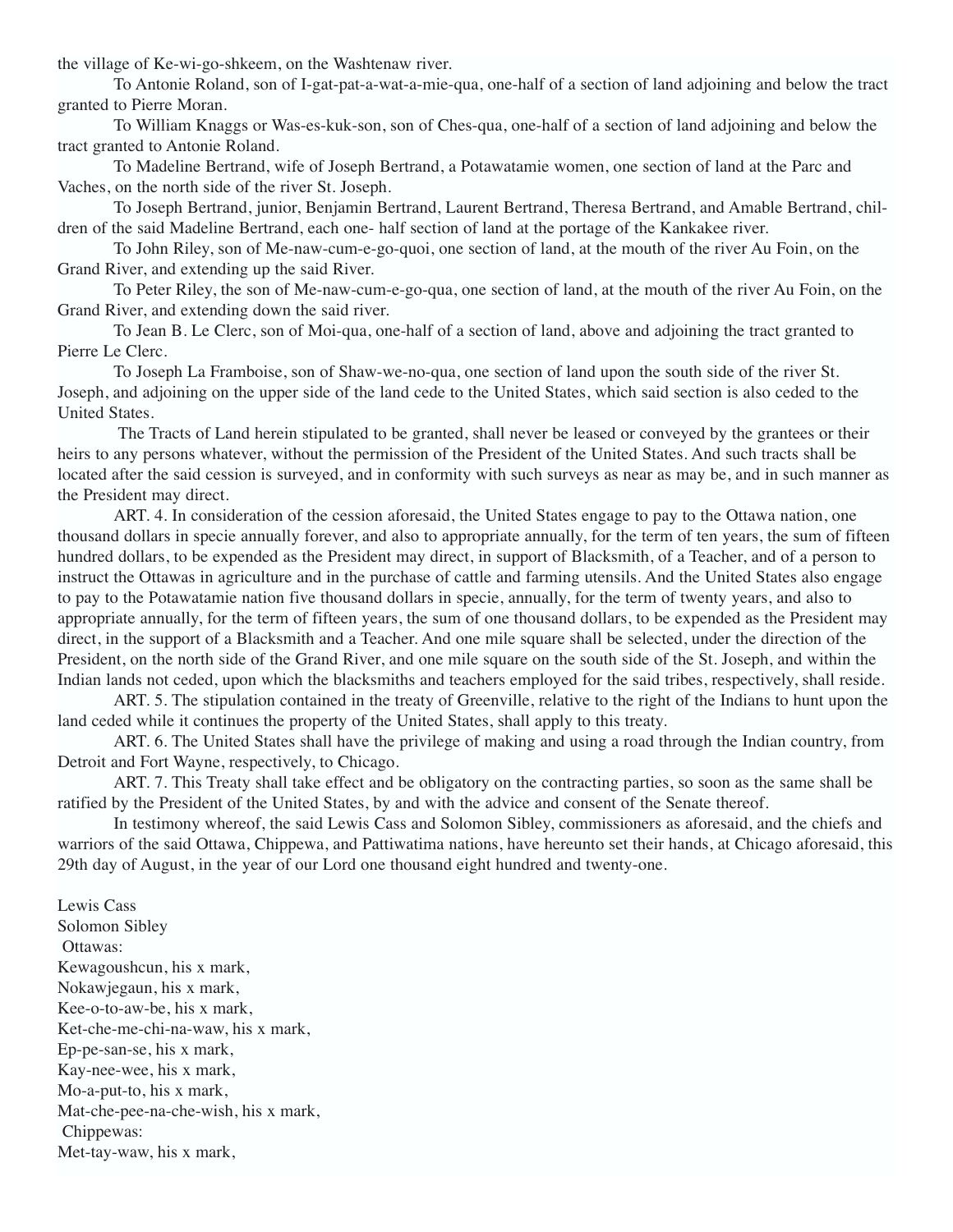Mich-el, his x mark, Pattiwatimas: To-pen-ne-bee, his x mark, Mee-te-ay, his x mark, Chee-banse, his x mark, Loui-son, his x mark, Wee-saw, his x mark, Kee-po-taw, his x mark, Shay-auk-ke-bee, his x mark, Sho-mang, his x mark, Waw-we-uck-ke-meck, his x mark, Nay-ou-chee-mon, his x mark, Kon-gee, his x mark, Shee-shaw-gan, his x mark, Aysh-cam, his x mark, Meek-say-mank, his x mark, May-ten-way, his x mark, Shaw-wen-ne-me-tay, his x mark, Francois, his x mark, Mauk-see, his x mark, Way-me-go, his x mark, Man-daw-min, his x mark, Quay-guee, his x mark, Aa-pen-naw-bee, his x mark, Mat-cha-wee-yaas, his x mark, Mat-cha-pag-gish, his x mark, Mongaw, his x mark, Pug-gay-gaus, his x mark, Ses-cobe-mesh, his x mark, Chee-gwa-mack-gwa-go, Waw-seb-baw, his x mark, Pee-chee-co, his x mark, Quoi-quoi-taw, his x mark, Pe-an-nish, his x mark, Wy-ne-naig, his x mark, Onuck-ke-meck, his x mark, Ka-way-sin, his x mark, A-meck-kose, his x mark, Os-see-meet, his x mark, Shaw-ko-to, his x mark, No-shay-we-quat, his x mark, Mee-gwun, his x mark, Mes-she-ke-ten-now, his x mark, Kee-no-to-go, his x mark, Wa-baw-nee-she, his x mark, Shaw-waw-nay-see, his x mark, Atch-wee-muck-quee, his x mark, Pish-she-baw-gay, his x mark, Waw-ba-saye, his x mark, Meg-ges-seese, his x mark, Say-gaw-koo-nuck, his x mark, Shaw-way-no, his x mark, Shee-shaw-gun, his x mark,